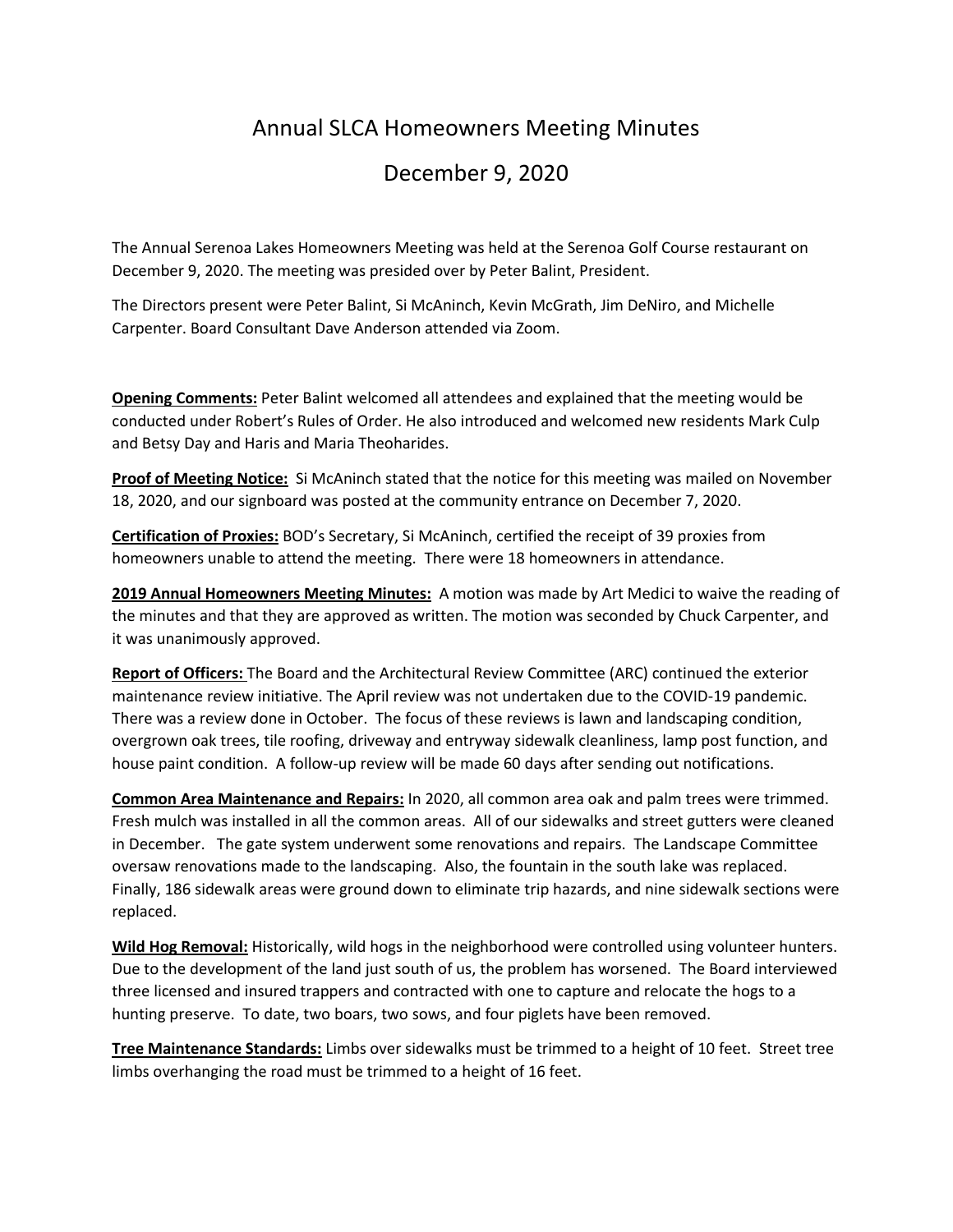**Report of Committees: Architectural Review:** The ARC Chair, Marjorie Anderson, emphasized the need to obtain ARC approval before making any changes to the exterior of your home, landscaping, or trees.

**Landscape Committee:** Eileen McGrath noted that no major changes were made to the landscaping in 2020. Many landscape areas were refreshed, and old and dying plants in the entrance areas were replaced. Also, decorative plants were placed in front of the guardhouse. The long island vegetation inside the gates was replaced, as this section was not thriving. Finally, Susan Lanser has recently joined the committee.

**Social Committee:** A February coffee hour was hosted by Greg and Anne Cooney. All other social events were canceled due to the COVID-19 pandemic. Finally, Serenoa Lakes' residents donated \$1,475.00 to All Faiths Food Bank.

**Gate Committee:** Peter Balint reported that routine maintenance was done on the hinges and operating arms. The landline phone was replaced with a cellular connection resulting in a \$50.00 per month savings. Finally, a new vendor has been identified that can service the system at a lower cost.

**Marketing Committee:** Kevin McGrath provided a report on the work undertaken by this committee. Their focus is on enhancing the impression and appeal of Serenoa Lakes, especially to external stakeholders such as real estate professionals. They oversaw the creation of a new website, which will soon include an aerial video of the community. The entrance area has been enhanced by painting the gates and associated fences to a new color (black) and applying a fresh coat of black paint to our street light posts. Also, two new benches were installed in the entrance area, with the existing benches being moved to two locations near the lakes adjacent to Pindo Blvd. The committee plans to develop a detailed information package for area real estate firms to better market the community. Further, a new design for the entrance walls is being considered. Several design companies have been contacted and a new design is being finalized to upgrade the front walls. The committee plans to complete the design in the first quarter of 2021.

**Ibis Street Boundary:** A new survey of the Ibis Street boundary was completed in 2020. The purpose is to establish the exact location of the utility easements. Our goal is to shield the community from Ibis Street noise and illegal fishermen. Options under consideration are to build a wall, plant vegetation or trees.

**Community Lakes:** Concern was expressed about the low level of our lakes shortly after Grand Park began digging a new retention pond just south of our community property line. This was resolved by our External Affairs representative, Dave Anderson, who worked with Shawn Leins and Neal Communities to have them pump water back into our south lake. They also made a temporary modification to the north spillway device to facilitate the flow of water from the south lake to refill the north lake. Due to especially hot and dry weather in May, we had temporary algae bloom outbreak in our north lake. Prompt action was taken with the removal of any dead fish. Fortunately, the algae bloom was short-lived, as it subsided once the rainy season kicked in. The Board also updated the community's Rules and Regulations which include the restriction of no fishing or boating in our lakes is allowed from sunset to sunrise. Finally, a question was raised about the erosion of the lake shorelines. The Board agreed to investigate this matter and determine what actions are needed to address this issue.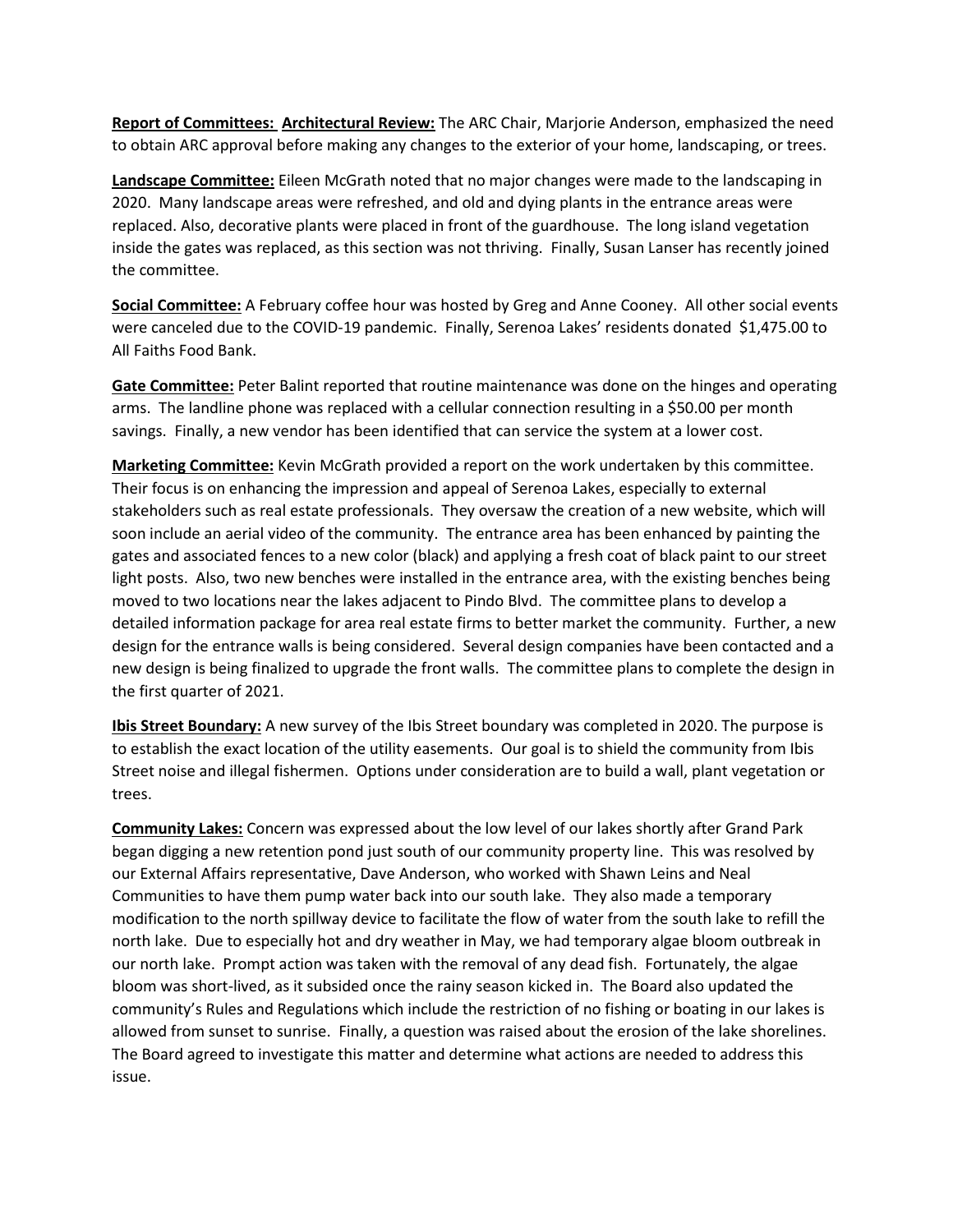**External Affairs from Board Consultant:** Dave Anderson reviewed several items that could impact Serenoa Lakes:

**1. Grand Park:** The development of Grand Park began in January 2020 and Shawn Leins has helped resolve matters affecting our community. The infrastructure work is almost completed, and a grand opening is planned for December. Grand Park is looking to have a 10- foot wide Multiuse Recreational Trail (MURT) running from their subdivision up to the Ibis/Clark intersection. The gap in the berm across from Cabbage Palm has been filled in. Eventually, new landscaping and trees will be planted at/near our south property by Grand Park to create a shield between the two communities.

**2. Hawkins/Ibis intersection:** Pat Neal purchased the property on the east side of Ibis and Hawkins and wants to create an S-curve design to eliminate the jog at the intersection. The plan is under design and needs county approval to proceed. Traffic on Ibis would have priority with stop signs being placed on Hawkins on both the east and west sides.

**3. Clark Road roundabout:** FDOT sent a message on December 2<sup>nd</sup> indicating the planned roundabout at the Clark/Ibis intersection has been canceled. A new project is underway to provide a traffic signal at the intersection by December 2021 or early 2022. Richard Howard is the project manager.

**4. I-75/Clark interchange:** A diverging diamond traffic pattern will be created. The original design date was March 2014 for this project. The projected design completion date is in the Spring of 2021 with a cost of \$50 million. The new road length will be from Clark Road west of Gantt/Approach Rd, to the east of Hummingbird Ave, and I-75 from south of Clark Rd to north of Proctor Rd including the interchange ramps. There will be noise barriers on the section running north to Proctor Rd.

**5. CPA 2019-B:** Revisions to Future Land Use and Transportation Chapters of the Sarasota County Comprehensive Plan. There is a realignment of Lorraine Road south of Clark Rd. Consideration will be given to adding Dove Ave as a Minor Collector Road and extending it south to connect with Lorraine Road. Ibis Street would be extended south to connect with Lorraine Rd. The goal is to complete this connection by the end of CY 2025. This plan was approved by the Board of County Commissioners on May 20, 2020.

**Community-Wide Tree Trimming Motion:** Si McAninch made a motion that beginning on January 1, 2021, the community association will take over the responsibility for trimming all the oak trees lining the streets in Serenoa Lakes. All tree limbs over the sidewalks will be kept at a 10-foot height, while those overhanging any roadway would be trimmed to 16 feet per Federal guideline standards. All work will be performed by a certified arborist who is licensed and insured. Homeowners will be notified before any trimming is done on their property. This change will result in a modest increase in the HOA budget. Kevin McGrath seconded the motion, and it was unanimously approved.

**Budget Report:** The budget philosophy is to adequately project and cover anticipated expenses avoiding the need for special assessments. The new proposed budget is based on actual expenditures in 2020 and 2021 vendor contracts. The proposed budget for 2021 is \$128,616 or \$1,398 per lot. This is a \$50 increase over last year. Common area maintenance accounts for 53 percent of the budget, 8 percent is for entryway expenses, another 8 percent is for professional expenses, 10 percent is for social expenses, hog control, and contingencies, and finally, 21 percent is for reserves. There are budget decreases for gate maintenance and sidewalk repairs. Budget increases are for common area maintenance,